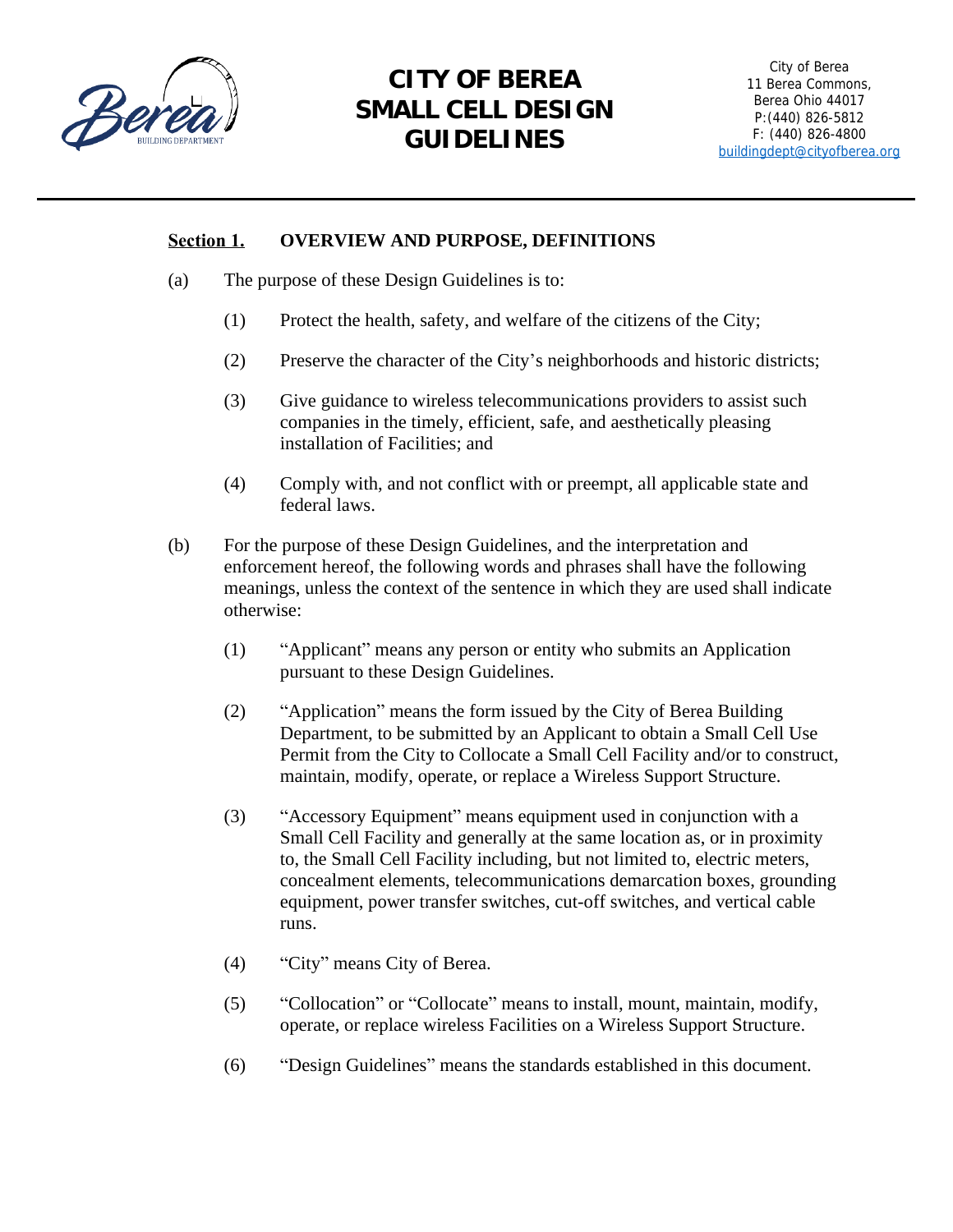- (7) "Facilities" means Small Cell Facilities, Accessory Equipment, and Wireless Support Structures.
- (8) "Facilities Operator" means the person or entity responsible for the installation, operation, maintenance, replacement, and modification of Facilities. Facilities Operator includes:
	- (i) Operators;
	- (ii) Applicants who applied for consent to Collocate a Small Cell Facility or to construct, maintain, modify, operate, or replace a new Wireless Support Structure pursuant to O.R.C. Section 4939.031(E) and who have obtained a Small Cell Use Permit; and
	- (iii) Applicants who applied for consent to Collocate a Small Cell Facility or to construct, maintain, modify, operate, or replace a new Wireless Support Structure pursuant to O.R.C. Section 4939.033 and who have obtained a Small Cell Use Permit.
- (9) "Historic district" means a building, property, or site, or group of buildings, properties, or sites that are either of the following:
	- (i) Listed in the national register of historic places or formally determined eligible for listing by the keeper of the national register, the individual who has been delegated the authority by the federal agency to list properties and determine their eligibility for the national register, in accordance with section VI.D.1.a.i-v of the nationwide programmatic agreement codified at 47 C.F.R. part 1, Appendix C;
	- (ii) A registered historic district as defined in section 149.311 of the Revised Code.
- (10) "Operator" means a wireless service provider, cable operator, or video service provider that operates a Small Cell Facility and provides wireless service, including a wireless service provider, cable operator, or a video service provider that provides information services as defined in the "Telecommunications Act of 1996," 110 Stat. 59, 47 U.S.C. 153(20), and services that are fixed in nature or use unlicensed spectrum.
- (11) "Public Way" or "Right-of-Way" means the surface of, and the space within, through, on, across, above or below, any public street, public road, public highway, public freeway, public lane, public path, public alley, public court, public sidewalk, public boulevard, public parkway, public drive, public easement, and any other land dedicated or otherwise designated for a comparable public use, which is owned or controlled by the City or other public entity or political subdivision.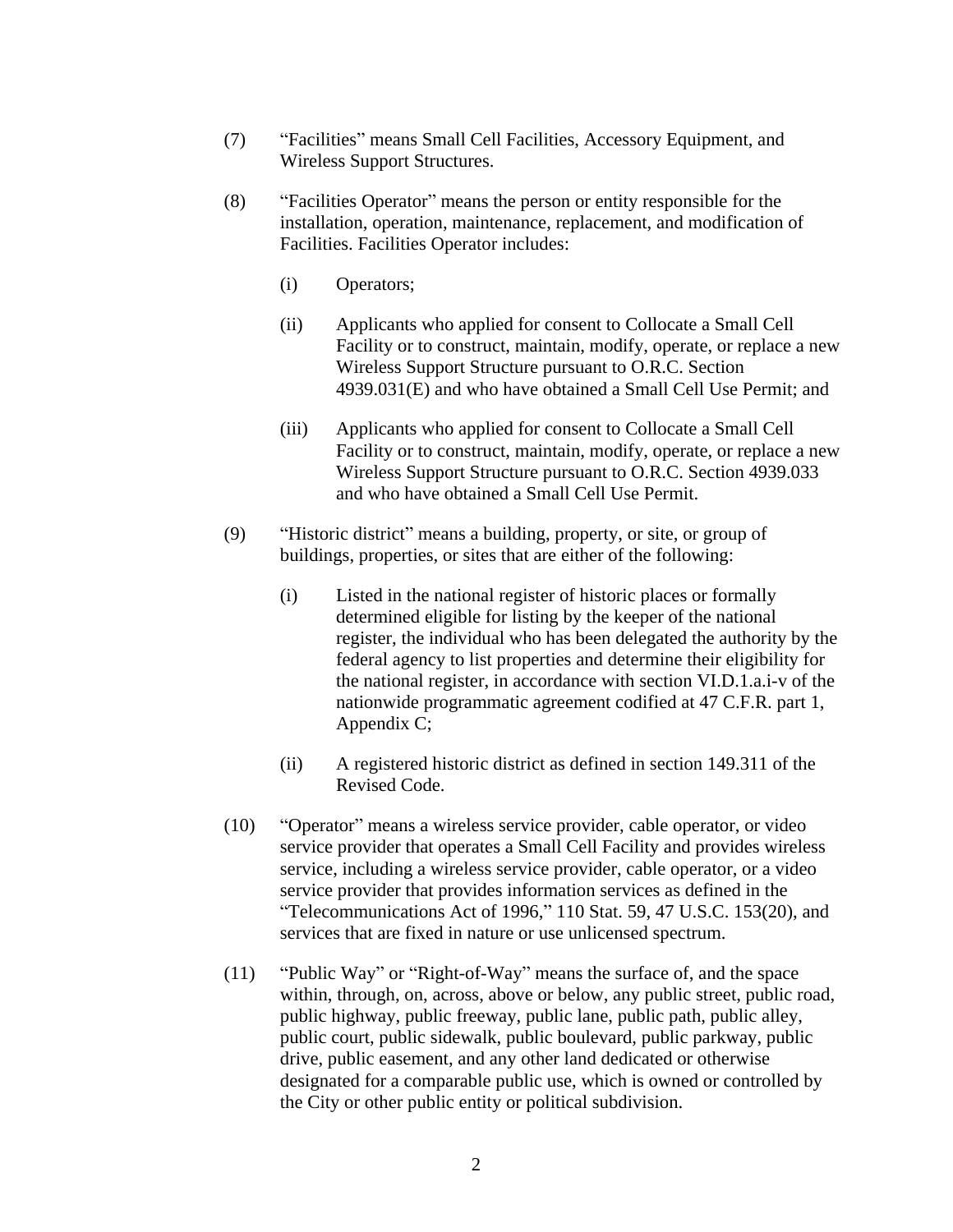- (12) "Small Cell Facility" means a wireless facility that meets both of the following requirements:
	- (i) Each antenna is located inside an enclosure of not more than six (6) cubic feet in volume or, in the case of an antenna with exposed elements, the antenna and all of its exposed elements can fit within an enclosure of not more than six (6) cubic feet in volume; and
	- (ii) All other wireless equipment associated with the facility is cumulatively not more than twenty-eight cubic feet in volume. The calculation of equipment volume shall not include electric meters, concealment elements, telecommunications demarcation boxes, grounding equipment, power transfer switches, cut-off switches, and vertical cable runs for the connection of power and other services "Small Cell Equipment" means a Small Cell Facility and all Accessory Equipment.
- (13) "Small Cell Equipment" means a Small Cell Facility and all Accessory Equipment.
- (14) "Small Cell Use Permit" means the permit granted by the City authorizing an Applicant to Collocate a Small Cell Facility or to construct, maintain, modify, operate, or replace a Wireless Support Structure in the Right-of-Way.
- (15) "Underground Area" means an area in the Right-of-Way where existing electric utilities, cable facilities, telecommunications facilities and other facilities, other than structures and facilities owned by the City or a transit authority, are located underground.
- (16) "Wireless Support Structure" means a pole, such as a monopole, either guyed or self-supporting, street light pole, traffic signal pole, a fifteen-foot or taller sign pole, or utility pole capable of supporting Small Cell Facilities. As used in these Design Guidelines, "Wireless Support Structure" excludes all of the following:
	- (i) A utility pole or other facility owned or operated by a municipal electric utility; and
	- (ii) A utility pole or other facility used to supply traction power to public transit systems, including railways, trams, streetcars, and trolleybuses.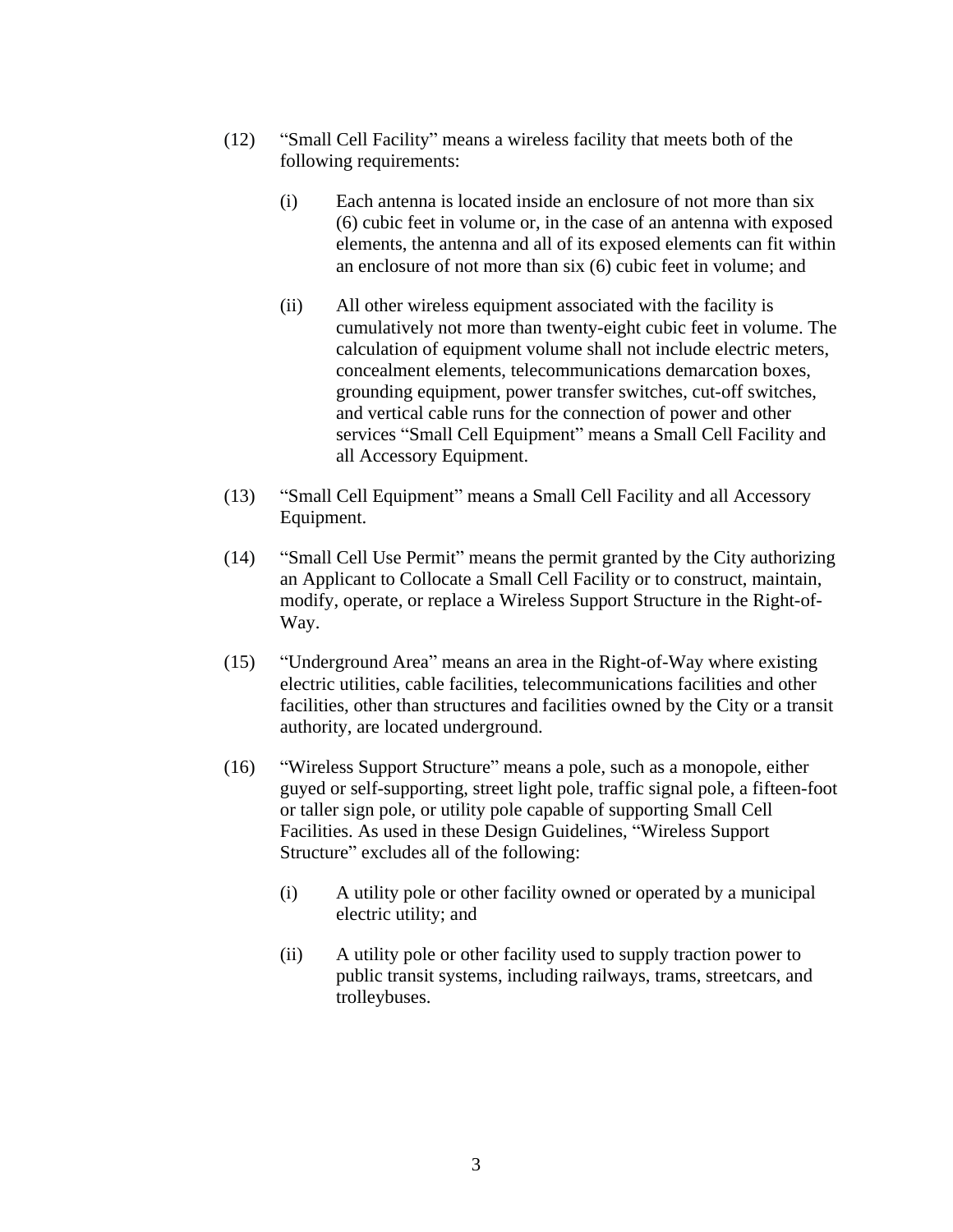## **Section 2. GENERAL STANDARDS**

- (a) Facilities shall not be installed unless the Facilities are compliant with these Design Guidelines, Chapter 1333 of the Codified Ordinances and any Application requirements, and all applicable local, state, and federal laws.
- (b) A Facilities Operator shall not construct, maintain, modify, operate, or replace any Facilities not clearly depicted in an Application for a Small Cell Use Permit.
- (c) All work shall be performed in a professional manner consistent with the highest standards of workmanship.
- (d) Facilities shall be maintained in good and safe condition and in a manner that complies with all applicable federal, state and local requirements.
- (e) Facilities shall not be installed in any location that causes any interference with the City's public safety radio system, traffic and emergency signal light system, or other City safety communications systems or system components.
- (f) The City may propose an alternative location for proposed Facilities up to one hundred (100) feet from the proposed location or within a distance that is equivalent to the width of the Public Way, whichever is greater. The Facilities Operator shall utilize the alternative location unless the Facilities Operator shows that the alternative location is not technically feasible.
- (g) Facilities shall not interfere with existing or planned street trees.
- (h) Signage shall be mounted on all new Facilities providing the Facilities Operator's name, an emergency contact phone number, an informational contact number, and all other information required by law. Unless otherwise prohibited by law, signage shall be discreet in color and shall match the Facilities and surrounding area and font size used on the sign shall be no smaller than 9 point font and no larger than 14 point font.
- (i) Unless otherwise required by law, all manufacturer stickers and decals shall be removed from Facilities.
- (j) Facilities shall be camouflaged using existing land forms, vegetation, and structures to screen the Facilities from view and to blend in with the surrounding built and natural environment.
- (k) The City may require the Facilities Operator to incorporate additional concealment elements before approving an Application. Concealment elements may include, but shall not be limited to, fencing, public art, strategic placement, and placement within existing or replacement street furniture.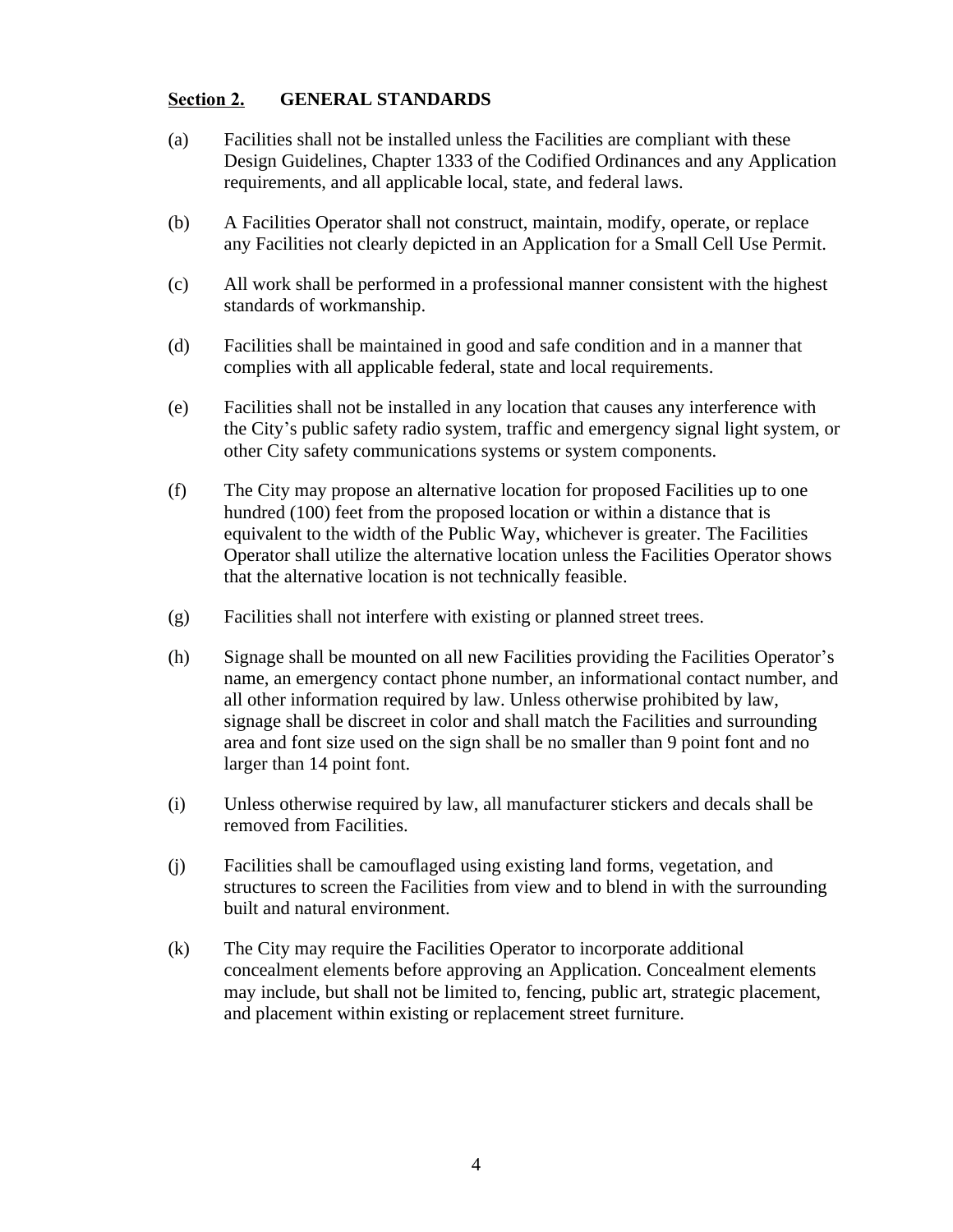- (l) Facilities shall not have any flashing lights, sirens or regular noise other than a cooling fan that may run intermittently.
- (m) All hardware, including antenna mounting brackets and hardware, antenna mounting posts, cables, shrouds and other equipment mounted shall be painted black, unless otherwise approved by the City. The City may require the Facilities Operator use a different, non-matching color on a case-by-case basis when the City determines a non-matching color would better fulfil the purposes of these Design Guidelines.
- (n) A Facilities Operator shall remove or paint over any graffiti on the Facilities at Facility Operator's sole expense as soon as practicable, but no later than ten (10) days from the date the Facilities Operator receives notice of the graffiti.

## **Section 3. SPECIFICATIONS FOR COLLOCATION**

- (a) Small Cell Equipment shall not interfere with the primary purpose of a Wireless Support Structure.
- (b) Small Cell Equipment to be attached to a Wireless Support Structure shall be attached at least six (6) feet above ground level. If Small Cell Equipment is projecting toward the street then the Small Cell Equipment shall be installed no less than sixteen (16) feet above ground level.

# **Section 4. ANTENNAS**

- (a) Antennas and Accessory Equipment must be capable of fitting within an enclosure not larger than six (6) cubic feet in volume.
- (b) Antennas and Accessory Equipment shall not increase the overall height of an existing Wireless Support Structure by more than five (5) feet.
- (c) Antennas mounted on a Wireless Support Structure shall be enclosed inside the Wireless Support Structure whenever possible and otherwise within a canister or other shroud. All Accessory Equipment associated with the antenna shall be concealed and shall not visibly protrude from the shroud or canister.
- (d) The width of the canister or other shroud encasing the antenna and Accessory Equipment shall not exceed the width of the narrowest portion of the Wireless Support Structure.
- (e) The enclosure or shroud shall be painted to match or compliment the Wireless Support Structure.
- (f) Antennas shall be installed in a manner that minimizes the visual impact to the general public.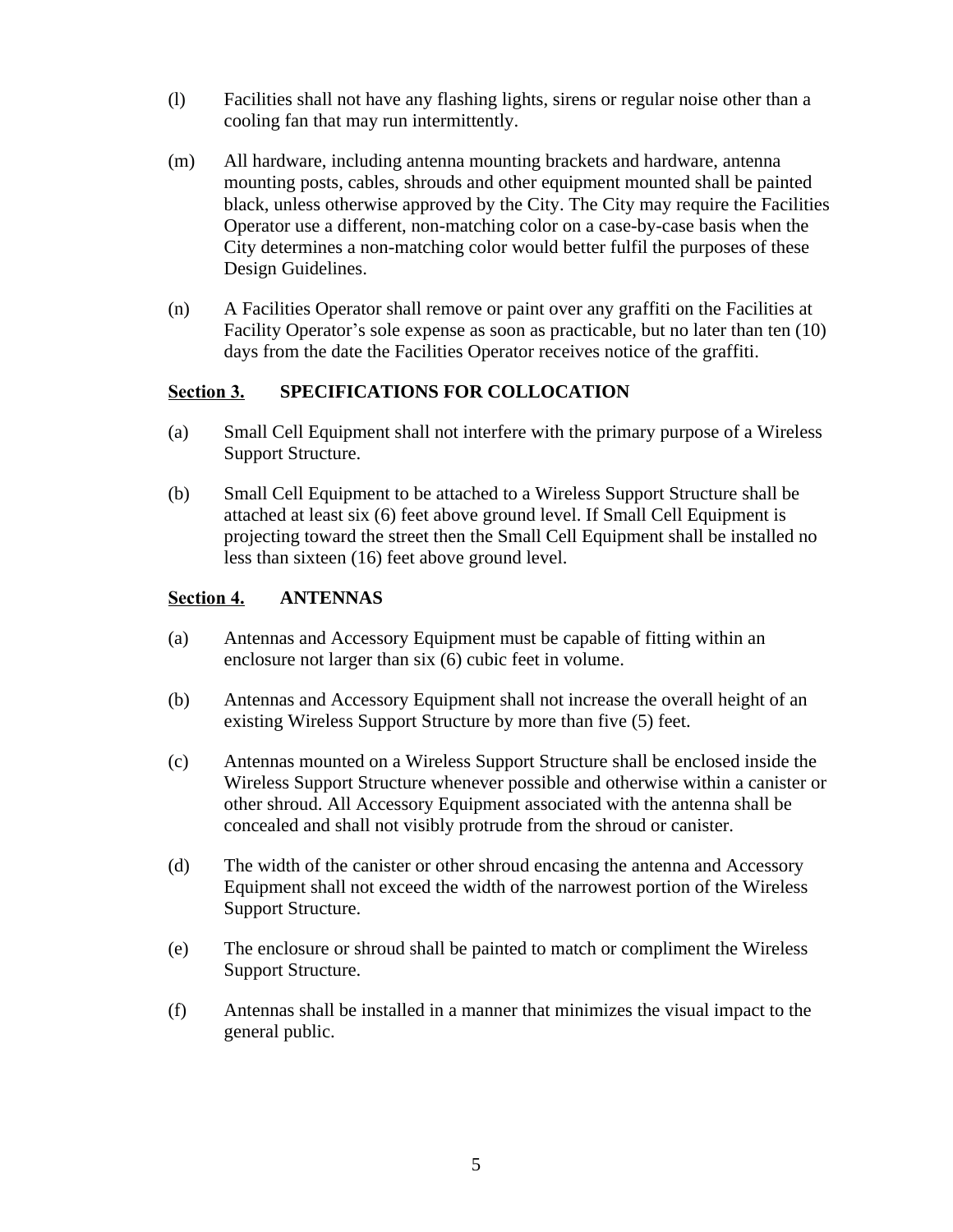- (g) Antennas shall not impair light or views from adjacent window(s).
- (h) Antennas located on the exterior of a Wireless Support Structure shall be topmounted on a Wireless Support Structure. The City may approve a side-mounted antenna if, in the City's discretion, the side-mounted antenna would be more appropriate given the built environment, neighborhood character, overall site appearance or would otherwise promote the purposes in these Design Guidelines.

#### **Section 5. WIRELESS SUPPORT STRUCTURE-MOUNTED EQUIPMENT**

- (a) All Wireless Support Structure-mounted Small Cell Equipment other than the antenna(s) and electric meter must be concealed within an equipment cabinet.
- (b) Equipment cabinets shall be mounted flush to the Wireless Support Structure.
- (c) Equipment cabinets shall be stacked together on the same side of the Wireless Support Structure and oriented away from any windows and doorways to minimize visual impacts thereupon.
- (d) The equipment cabinets must be non-reflective and painted, wrapped or otherwise colored to match the Wireless Support Structure.

## **Section 6. GROUND-MOUNTED SMALL CELL EQUIPMENT**

- (a) The City shall not approve the proposed location of ground-mounted Small Cell Equipment unless the Applicant (1) proposes the ground-mounted equipment in connection with a Collocation, and (2) shows that the equipment cannot be feasibly placed on the Wireless Support Structure or in an underground vault.
- (b) If technically feasible, Small Cell Equipment should be located in a vault buried underground rather than being ground-mounted. If underground placement is not technically feasible, ground-mounted Small Cell Equipment shall be contained in a shroud or cabinet.
- (c) All ground-mounted Small Cell Equipment shall be installed in a manner that minimizes the visual and ingress/egress impact to the general public.
- (d) Ground-mounted Small Cell Equipment shall be placed as far as practicable from pedestrian sidewalks and shall neither block nor be placed within the sidewalk in any way.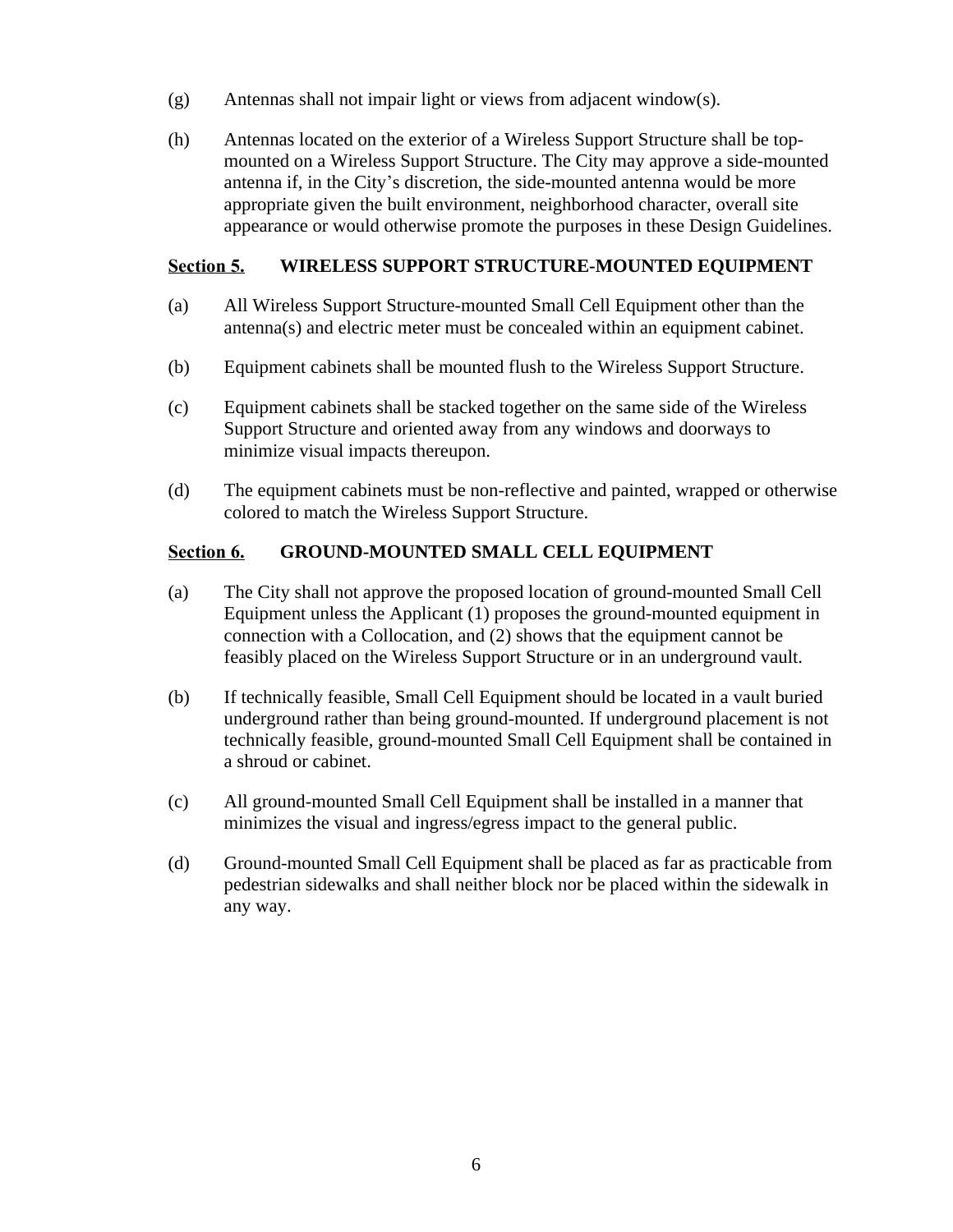## **Section 7. CABLES**

- (a) All cables, conduit and wiring shall be located inside conduit and inside the Wireless Support Structure or an equipment cabinet.
- (b) Excess cables and wiring shall not be spooled, coiled or otherwise stored on the exterior of the Wireless Support Structure unless within an enclosure. Cables shall not be externally visible.

#### **Section 8. ELECTRICAL METERS**

- (a) Facilities Operators shall use flat-rate electric service when available in order to eliminate the need for a meter.
- (b) If a meter is required, then Facilities Operators shall use the smallest and least intrusive electric meter available. Whenever permitted by the electric service provider, the electric meter shall be painted to match the Wireless Support Structure.

### **Section 9. UTILITY LINES**

(a) Service lines shall be underground to avoid additional overhead lines. The underground cables and wires must transition directly into the Wireless Support Structure base without any external junction box.

# **Section 10. SPECIFICATIONS FOR REPLACEMENT OF WIRELESS SUPPORT STRUCTURES**

- (a) A Facilities Operator shall be required to replace an existing Wireless Support Structure in the following circumstances:
	- (1) The Wireless Support Structure upon which the Applicant has proposed to Collocate Small Cell Equipment is deemed incapable of bearing the added weight of the Small Cell Equipment; or
	- (2) An existing Wireless Support Structure is located within 100 feet of the proposed site of a new Wireless Support Structure but the existing Wireless Support Structure is incapable of bearing the additional weight of the Small Cell Equipment.
- (b) Designs for replacement of Wireless Support Structures shall be as architecturally similar as possible to the existing Wireless Support Structure to be replaced unless otherwise approved by the City.
	- (1) All luminaire mast arms shall be the same length, arch, and style as the original luminaire arm, unless otherwise specified by the City.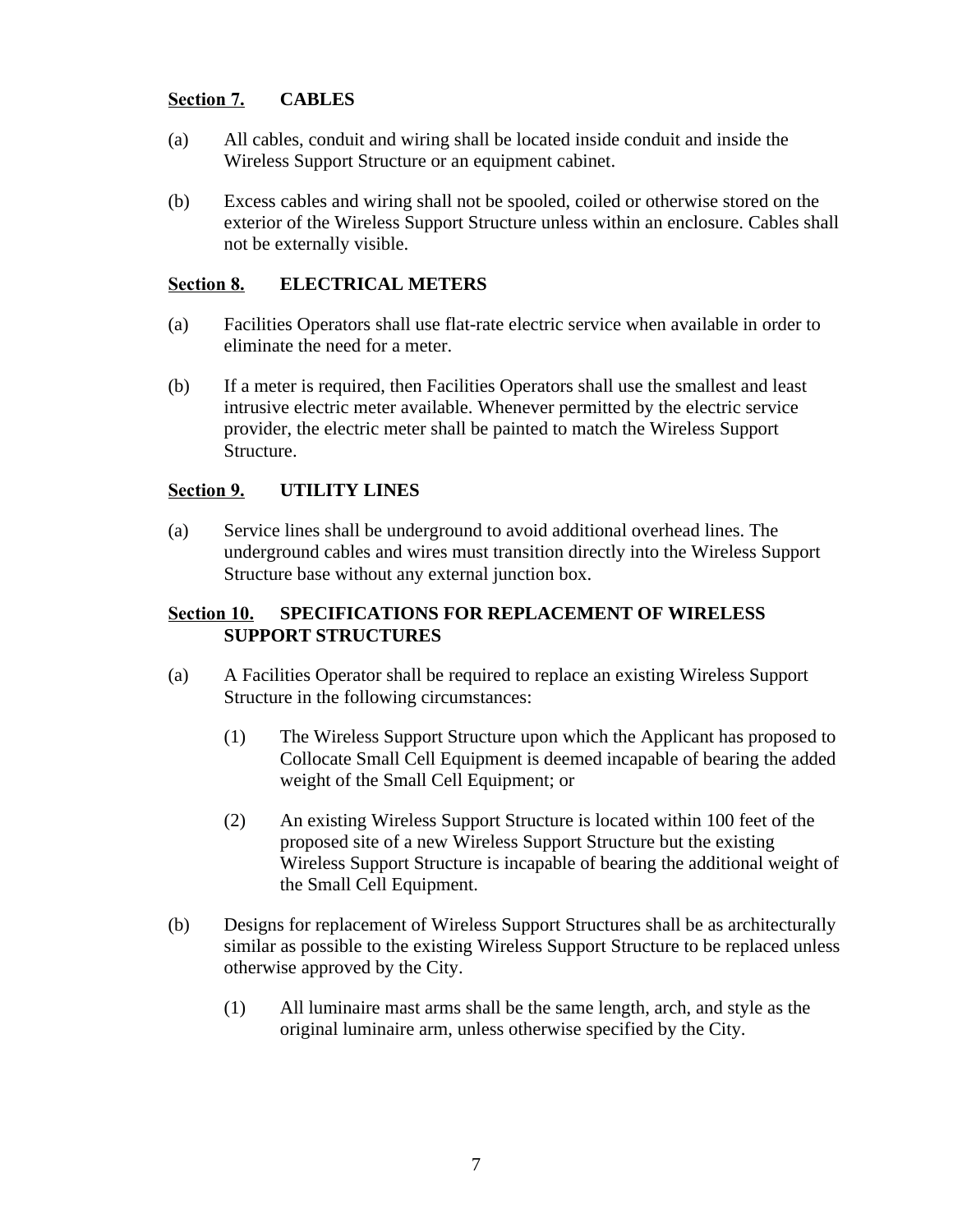- (2) The City may require the Facilities Operator to install a new metal Wireless Support Structure rather than a new wood support structure.
- (c) Except in the Neighborhood Commercial (NC), Residential Single Family A (RSFA), Residential Single Family B (RSFB), Residential Single Family Townhouse (RSFT), Multi-Family Residential (MFR), Transitional Office (TO), and Educational & Institutional (EI) zoning districts, the overall height of a replacement Wireless Support Structure, including proposed Collocated antenna, shall not be more than forty (40) feet in height above ground level. The overall height of a replacement Wireless Support Structure, including proposed Collocated antenna, shall not be more than thirty-five (35) feet in height above ground level in Neighborhood Commercial (NC), Residential Single Family A (RSFA), Residential Single Family B (RSFB), Residential Single Family Townhouse (RSFT), Multi-Family Residential (MFR), Transitional Office (TO), and Educational & Institutional (EI) zoning districts so long as there is no Wireless Support Structure or utility pole taller than thirty feet located within three-hundred (300) feet of the location of the proposed replacement Wireless Support Structure.
- (d) All existing signs, traffic signals, emergency signal detection units, video detection cameras, video cameras, crosswalk service buttons, crosswalk signals, and any other pedestrian or traffic devices shall be reinstalled or replaced with new units by the Facilities Operator at no cost to the City.
- (e) The concrete Wireless Support Structure foundation for the original Wireless Support Structure shall be removed either partially or completely by the Facilities Operator as instructed by the City.
	- (1) If partially removed, the original Wireless Support Structure foundation shall be taken back to a level that is twelve (12) inches below the existing grade and covered with four (4) inches of one-half  $(\frac{1}{2})$  inch to threequarter  $(\frac{3}{4})$  inch compose of rock material. The remaining eight (8) shall be native soil.
	- (2) If the entire original Wireless Support Structure foundation must be removed, then all foundation materials (concrete, rebar, metals, bolts, etc.) shall be removed. The type of backfill material and compaction required is: (a) one-half  $\binom{1}{2}$  sack slurry for the entire depth in paved areas, and (b) one-half  $(1/2)$  sack slurry for the entire depth except the top twelve  $(12)$ inches will be native soil in landscaped areas.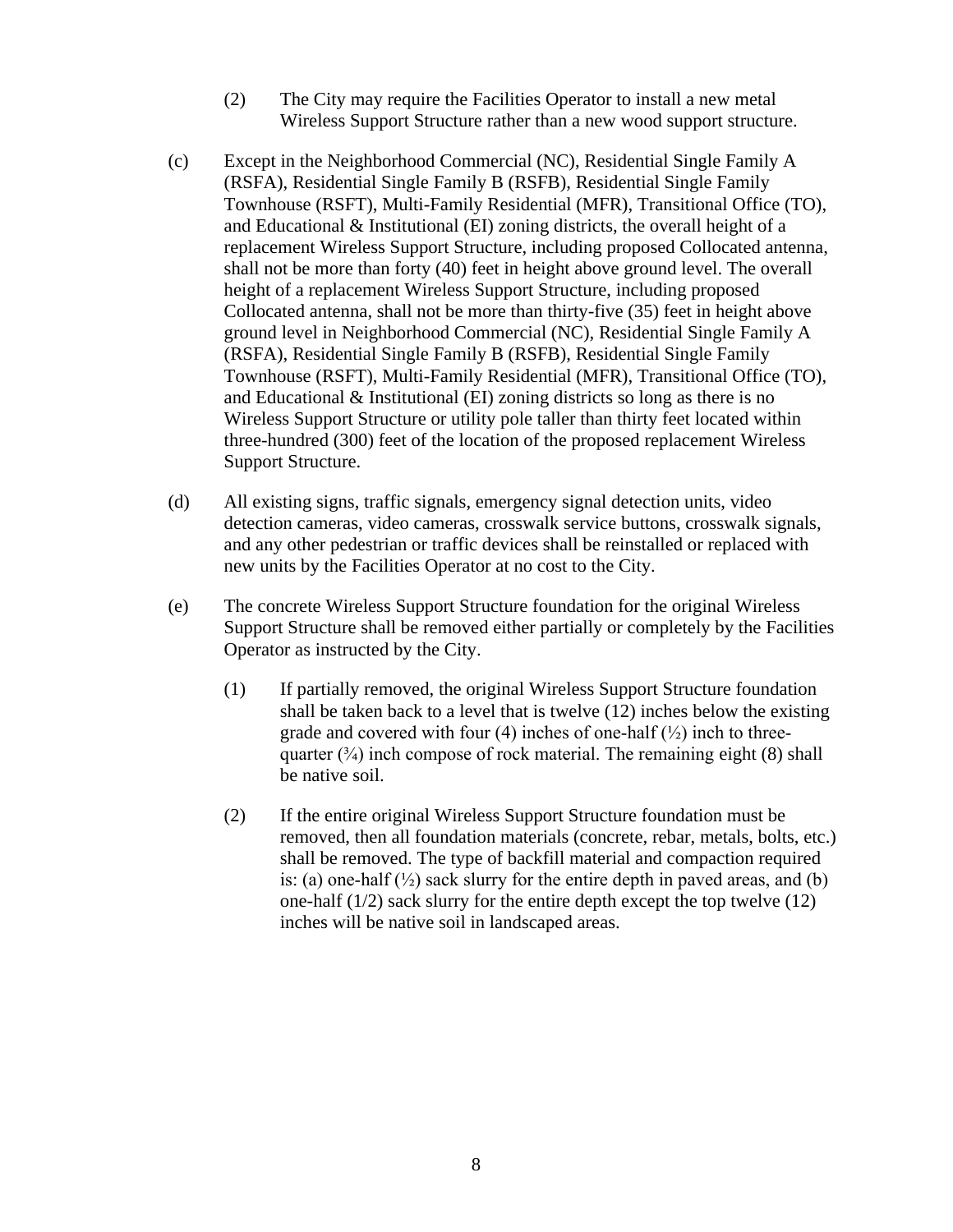#### **Section 11. SPECIFICATIONS FOR NEW WIRELESS SUPPORT STRUCTURES**

- (a) New Wireless Support Structures shall be designed and constructed to accommodate Small Cell Equipment from at least two (2) wireless service providers on the same Wireless Support Structure.
- (b) New Wireless Support Structures shall maintain a distance of three hundred (300) feet from existing monopoles, or utility poles.
- (c) In residential districts, new Wireless Support Structures shall be located at the shared property line between two residential parcels where the parcels intersect the Right-of-Way.
- (d) In non-residential districts, new Wireless Support Structures shall be located between tenant spaces, storefront bays, or adjoining properties at the shared property lines where the parcels intersect the Right-of-Way.
- (e) New Wireless Support Structures shall not interfere with any metered parking space.
- (f) A new Wireless Support Structure shall not be located in front of a building entrance or exit.
- (g) Except in the Neighborhood Commercial (NC), Residential Single Family A (RSFA), Residential Single Family B (RSFB), Residential Single Family Townhouse (RSFT), Multi-Family Residential (MFR), Transitional Office (TO), and Educational  $\&$  Institutional (EI) zoning districts, the overall height of a new Wireless Support Structure, including proposed Collocated antenna, shall not be more than forty (40) feet in height above ground level. The overall height of a new Wireless Support Structure, including proposed Collocated antenna, shall not be more than thirty-five (35) feet in height above ground level in the Neighborhood Commercial (NC), Residential Single Family A (RSFA), Residential Single Family B (RSFB), Residential Single Family Townhouse (RSFT), Multi-Family Residential (MFR), Transitional Office (TO), and Educational & Institutional (EI) zoning districts so long as there is no Wireless Support Structure or utility pole taller than thirty feet located within threehundred (300) feet of the location of the proposed new Wireless Support Structure.
- (h) The City may require the Facilities Operator to install a metal Wireless Support Structure rather than a wood Wireless Support Structure. New wood Wireless Support Structures are prohibited in all zoning districts.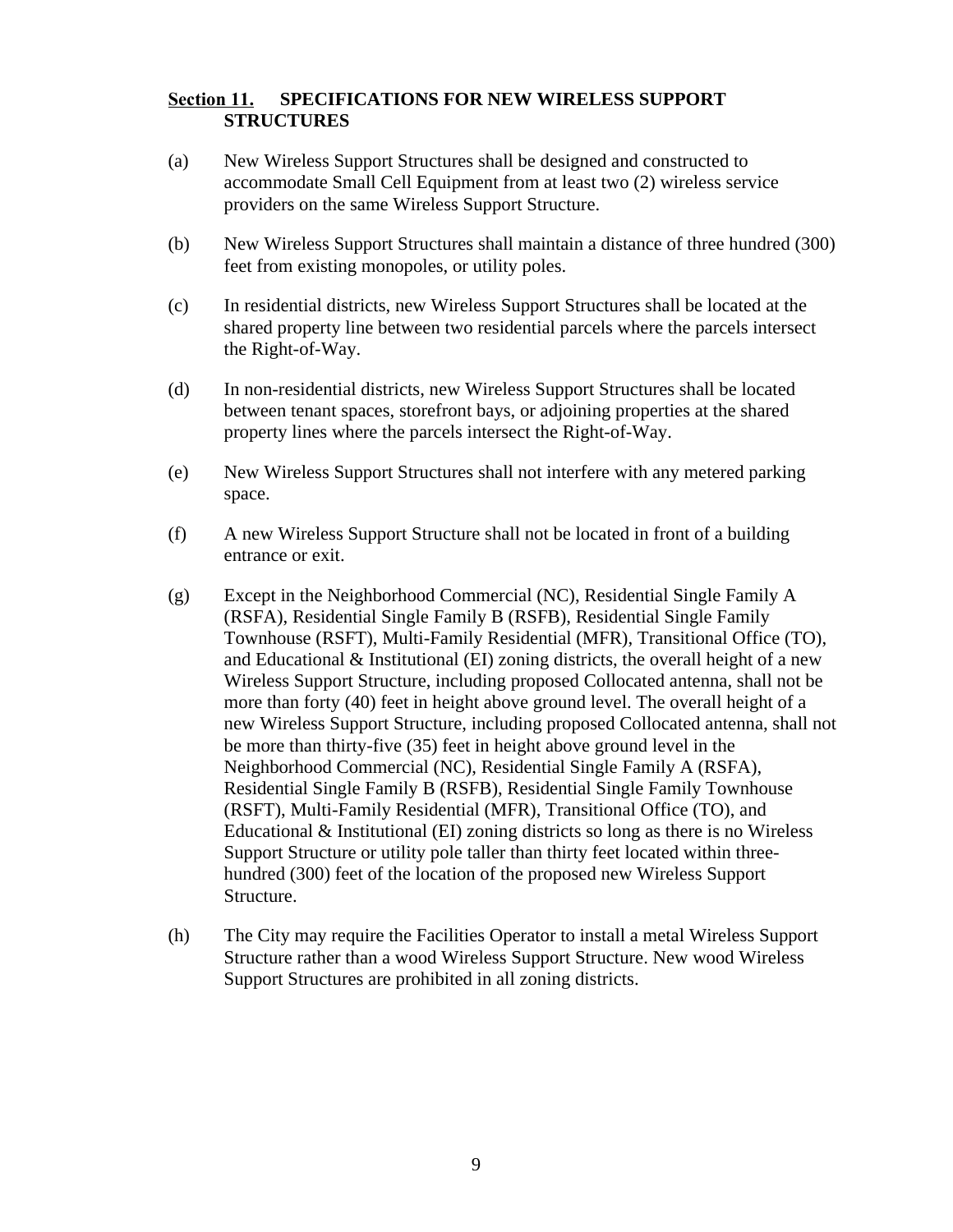#### **Section 12. HISTORIC DISTRICT REGULATIONS**

Except antennas, all Small Cell Equipment to be located in the Right-of-Way in the Town Center Historic District shall be located in an underground vault or shall be subject to such reasonable, technologically feasible, and non-discriminatory design or concealment measures as the City may specify, as long as such measures do not have the effect of prohibiting the Facilities Operator's provision of service. Such measures are not considered part of the small cell facility for purposes of facility size restrictions in these Design Guidelines or Chapter 1333 of the Codified Ordinances. A waiver submitted pursuant to Section 13 (d) will be considered if it is shown to be technologically infeasible.

#### **Section 13. UNDERGROUND AREA REGULATIONS**

- (a) Subject to subsection (b), a Facilities Operator shall locate its Facilities underground in an Underground Area.
- (b) A Facilities Operator may replace an existing Wireless Support Structure or Collocate Small Cell Facilities on an Existing Wireless Support Structure even if the Wireless Support Structure is located in an Underground Area.
- (c) A Facilities Operator shall not install a new Wireless Support Structure in an Underground Area.
- (d) An Operator may apply to the Zoning Administrator for a waiver of the underground placement requirement if the Operator is unable to achieve its service objective under the following circumstances:
	- (1) From a location in the public Right-of-Way where the prohibition does not apply;
	- (2) From a utility easement the service provider has the right to access; and
	- (3) From other suitable locations or structures made available by the City at reasonable rates, fees and terms.
- (e) Submission of a waiver pursuant to subsection (d) is subject to the Facilities Operator's agreement to toll the timeframes set forth in Section 1333.08(a) of the Codified Ordinances by fourteen (14) days.

#### **Section 14. PENALTIES; EQUITABLE REMEDIES**

(a) Any person or entity found guilty of violating, disobeying, omitting, neglecting or refusing to comply with any of the provisions of these Design Guidelines shall be fined not less than one hundred dollars (\$100.00) nor more than five hundred dollars (\$500.00) for each offense. A separate and distinct offense shall be deemed committed each day during or on which a violation occurs or continues.